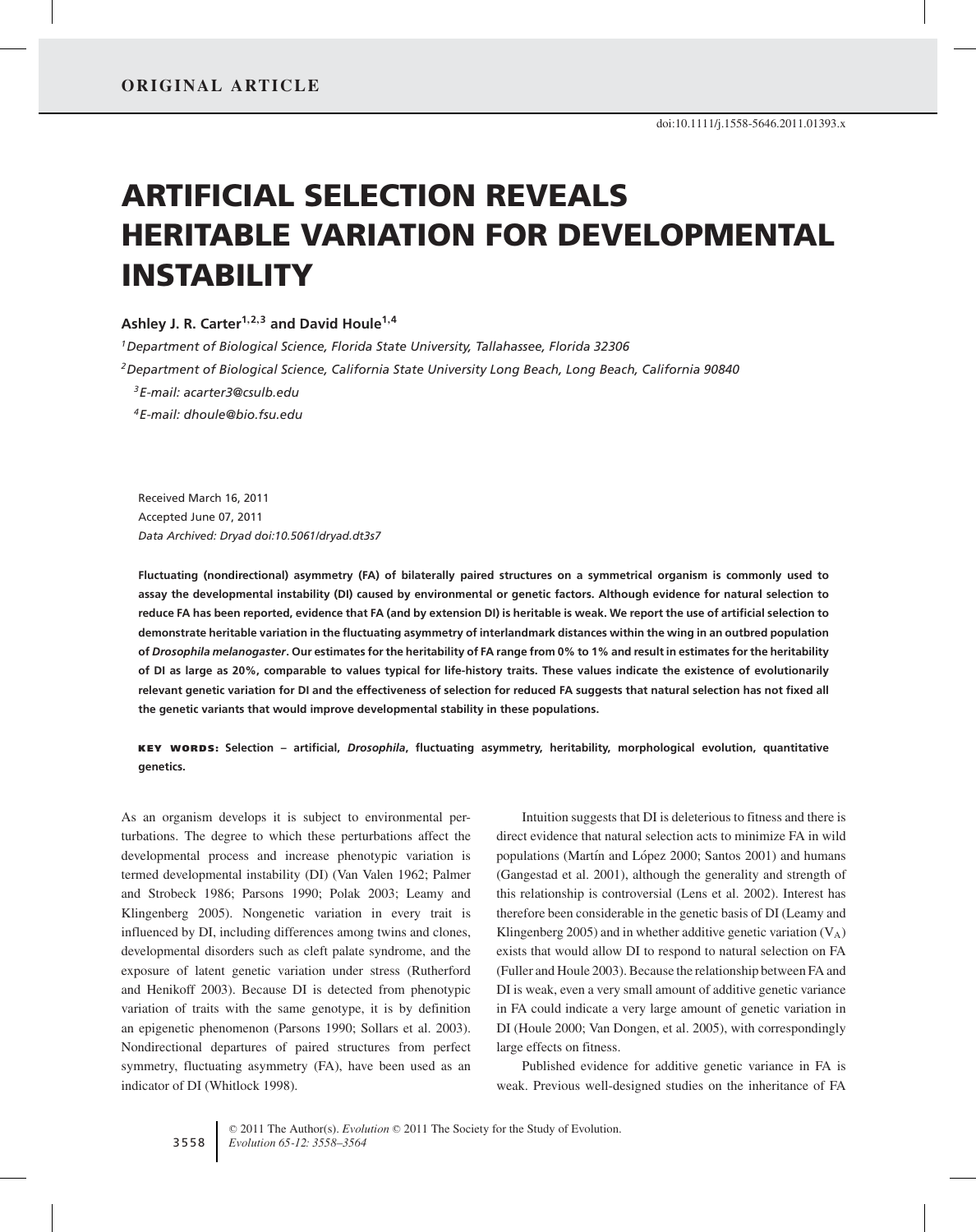using either parent–offspring regression or nested half-sibling designs have occasionally found statistically significant  $V_A$ (Scheiner et al. 1991), but only at the rate expected as a result of Type I statistical error (Fuller and Houle 2003). Simulation results suggest that artificial selection on FA has much greater power to detect  $V_A$  in FA (Fuller and Houle 2002), in particular when selection is for increased FA. One of the most convincing demonstrations of genetic variation in DI was obtained through artificial selection in a cross between two inbred lines (Mather 1953), although no genetic parameters were estimated. Two subsequent selection experiments have yielded equivocal results (Reeve 1960; Breuker and Brakefield 2003). We performed artificial selection to increase and decrease the FA of interlandmark distances within the wing in an outbred laboratory population of *Drosophila melanogaster*. Measurements of FA recorded during each generation allow us to estimate genetic variation in DI via the response of FA.

## *Methods* **WING MEASUREMENT**

Wing measurements were made with the WINGMACHINE system (Houle et al. 2003). Flies were subjected to  $CO<sub>2</sub>$  anesthesia and each wing briefly drawn into a suction device and a digital wing image obtained. The user then marked two landmarks on each wing that the WINGMACHINE software used in an algorithm that automatically fits a B-spline model to the locations of all the wing veins (Fig. 1). The parameters of this model were then used to calculate the appropriate selection index as described below. Before selection, the images of wings with the most extreme FA values were rechecked for splining errors and were reimaged and resplined if necessary to ensure that gross measurement errors were avoided.

#### **SELECTION INDEX**

We selected on an FA index based on the size-scaled asymmetries of eight distances between wing-vein intersections (Fig. 1). For the *i*th distance in the *j*th individual, size-scaled FA was calculated as  $FA_{ij} = 2|D_{ijL} - D_{ijR}|/(D_{ijL} + D_{ijR})$  where  $D_{ijL}$  and  $D_{ijR}$  are the *i*th distance on the *j*th fly's left and right wings, respectively. Each *FAij* was standardized by the mean for that sex, generation, and line,  $FA_i$ , yielding the selection index  $FA_j = \sum FA_{ij}/FA_i$ . Because the means,  $FA_i$ , change over the course of the experiment, scaling the contribution of each distance to the FA index by the current mean tends to equalize the contributions of the different distances to the overall index (i.e., preventing the FA of a single distance from increasing and dominating the overall index). Although selection was performed using the index described above, analyses and reported FA values are for the mean and individual FA values themselves (typically size-scaled).

The use of an index based on many values of FA is expected to reflect any underlying variation in DI better than the FA of any one trait (Leung et al. 2000). These distances were chosen from among all possible distances on the basis of low directional asymmetry, low correlations for FA, and low measurement error in the initial populations. Two-way mixed model ANOVAs of repeated measurements (Palmer 1994) confirmed that each of the eight distances had highly significant ( $P < 0.0001$ ) side by fly interactions, indicating that measurement error was low enough to measure departures from symmetry reliably. The variance component associated with the side by fly interaction is an estimate of the true variance between sides. The median measurement error as a percentage of the between-sides variance was just 4.9% (mean 6.4%) and ranged from 3.2% for distance 4 to 12.7% for distance 1. The proportion of the variance among distances that was due to FA had a median over distances of 11% (mean 13%). This and other statistical analyses were performed in SAS 9.1.

The use of size-scaled FA values in our selection index (i.e., FA2 of Palmer and Strobeck 1986) minimizes selection on size, and therefore any indirect response in FA due to selection on size. The mean non size-scaled FA value had a small positive correlation with size. To quantify the effect of our scaling, we calculated the correlations between size and each size-scaled FA value (scaled and unscaled) in each line, sex, and generation over the entire experiment, then averaged them together. The mean



**Figure 1. Measurement of FA. (A)** *Drosophila* **wing showing a B-spline model fit to the vein locations. Digital images of both wings were acquired from live flies and the model fit to the location of veins by automated image analysis (Houle et al. 2003). (B) Eight distances between vein intersections used to calculate the FA index.**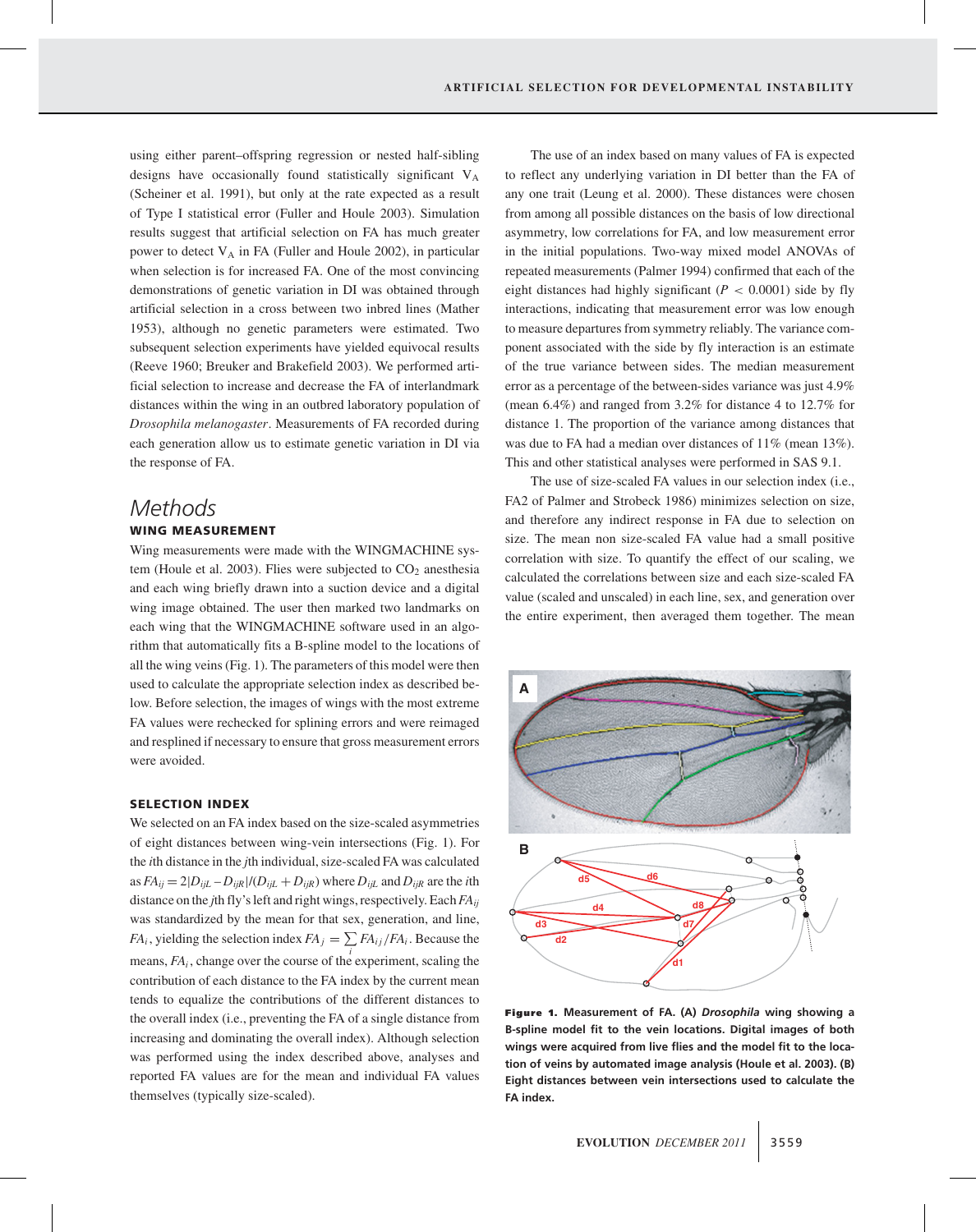correlation was  $-0.01522 \pm 0.0055$  for the mean of the scaled FA values and  $0.03719 \pm 0.0055$  for the mean of the unscaled FA values. Both correlations are small but significantly different from 0. Size scaling resulted in a sevenfold reduction in  $R^2$  for mean FA on size from 0.14% for the unscaled mean FA index to 0.02% for the scaled mean FA.

#### **SELECTION EXPERIMENT**

In each generation, in each experimental line, 100 individuals of each sex were measured and 25 individuals of each sex were selected based upon their size-scaled and standardized FA index to continue the line. Two replicates were selected for increased FA values (U1 and U2, the Up treatments) and two for decreased FA values (D1 and D2, the Down treatments) starting from the same base population. An additional pair of unselected lines, each corresponding to one replicate, was maintained in parallel at a population size of 25 individuals of each sex. The base population for all lines was derived from the LHM stock, originally collected as 400 *D. melanogaster*iso-female lines collected by L. Harshman in central California in 1991 and maintained since that time by L. Harshman (1991–1995), and W. R. Rice (1995–2004). This experiment was initiated in mid-2004, soon after the population arrived in the Houle lab. In our hands, the flies were fed a standard sucrose, corn flour, brewer's yeast medium and maintained in 45-mL vials under a 12:12 L:D cycle at 25◦C.

Lines U1 and D1 were collected as virgins, measured, and selected on the same weeks and U2 and D2 on the alternating weeks. For rearing, the 50 selected individuals were randomly mated in sets of five males and females in vials and allowed to lay eggs. These flies were transferred to new vials after approximately 48 and 72 h, except in the first generation (see below). Offspring were collected as virgins from these vials approximately eight to nine days later. Most measured flies came from the first set of vials; we used flies from the second vials only in exceptional cases of low yield. Selection was carried out for 43 generations and only halted due to scheduling issues rather than due to a declining response or reduction in viability as is typical in many selection experiments. In generations 24 through 33 males from the U2 line were inadvertently selected randomly. In generation 36, both males and females from the U1 line were inadvertently selected randomly. These generations were included in our analysis, although selection differentials from these generations were therefore low.

FA values were markedly higher in the initial generation of selection than in subsequent generations. A likely explanation is that larval density was higher in that generation, as parents were transferred on a schedule different from that in subsequent generations. Because of this discrepancy, analyses including generation 0 slightly inflate the response to selection in the Down lines and depress it in the Up lines. Data from the initial generation were therefore omitted from the reported analyses. The overall conclusions about selection response remained qualitatively unchanged when all generations were analyzed together.

#### **ESTIMATION OF REALIZED HERITABILITY**

To estimate realized heritability of FA, we took explicit account of the sampling dependencies among generations using a generalized least squares (GLS) approach (Lynch and Walsh 1998). GLS analysis was performed on the selection differential in each generation and the corresponding selection response in the next generation. The realized heritability was calculated from

$$
h_{FA}^2 = (X^T W^{-1} X)^{-1} X^T W^{-1} R,
$$

where  $X$  is the vector of selection differentials,  $W$  is a square matrix that incorporates the sampling variance of the selection responses on the diagonal and the sampling covariances between successive responses on the off diagonal, and R is the vector of observed responses to selection. The standard error of  $h^2_{FA}$  is

$$
SE_{h^2} = ((X^TW^{-1}X)^{-1})^{1/2}.
$$

A separate GLS analysis using the cumulative selection differentials and responses generated extremely similar estimates. The heritability of DI was estimated as  $h_{DI}^2 = h_{FA}^2 / \Re$ , where  $\Re$  $2/\pi - (\pi - 2)/(\pi C V_{FA}^2)$  (Whitlock 1998).

#### **ADDITIONAL ASSAYS**

The possibility that differing degrees of inbreeding in the lines may account for differences in FA between the lines was explored by assaying the fitness of each replicate line. At the conclusion of the selection experiment, 100 random pairs of individuals were mated within each of the selected lines and the unselected control lines and allowed to lay eggs for 48 h in 45-mL vials; all offspring eclosing from those vials were counted. The result is a composite measure of fecundity and viability.

The possibility that measured FA changed through an effect on measurement error was explored via the following assay. At generation 38 of selection, we measured left and right wings of 50 individuals of each sex from each selection line twice to determine whether measurement error had changed as a result of selection. As usual, lines U1 and D1 were measured in one week, and U2 and D2 in the following week. One female fly in line U2 was a strong outlier for FA, because of a genuinely aberrant wing, and was omitted from the analysis. We performed a Levene's test in the form of an ANOVA on the absolute values of the deviations between repeated measurements of the same distance (Palmer and Strobeck 1992), followed by separate analyses of each of the eight-component FA distances.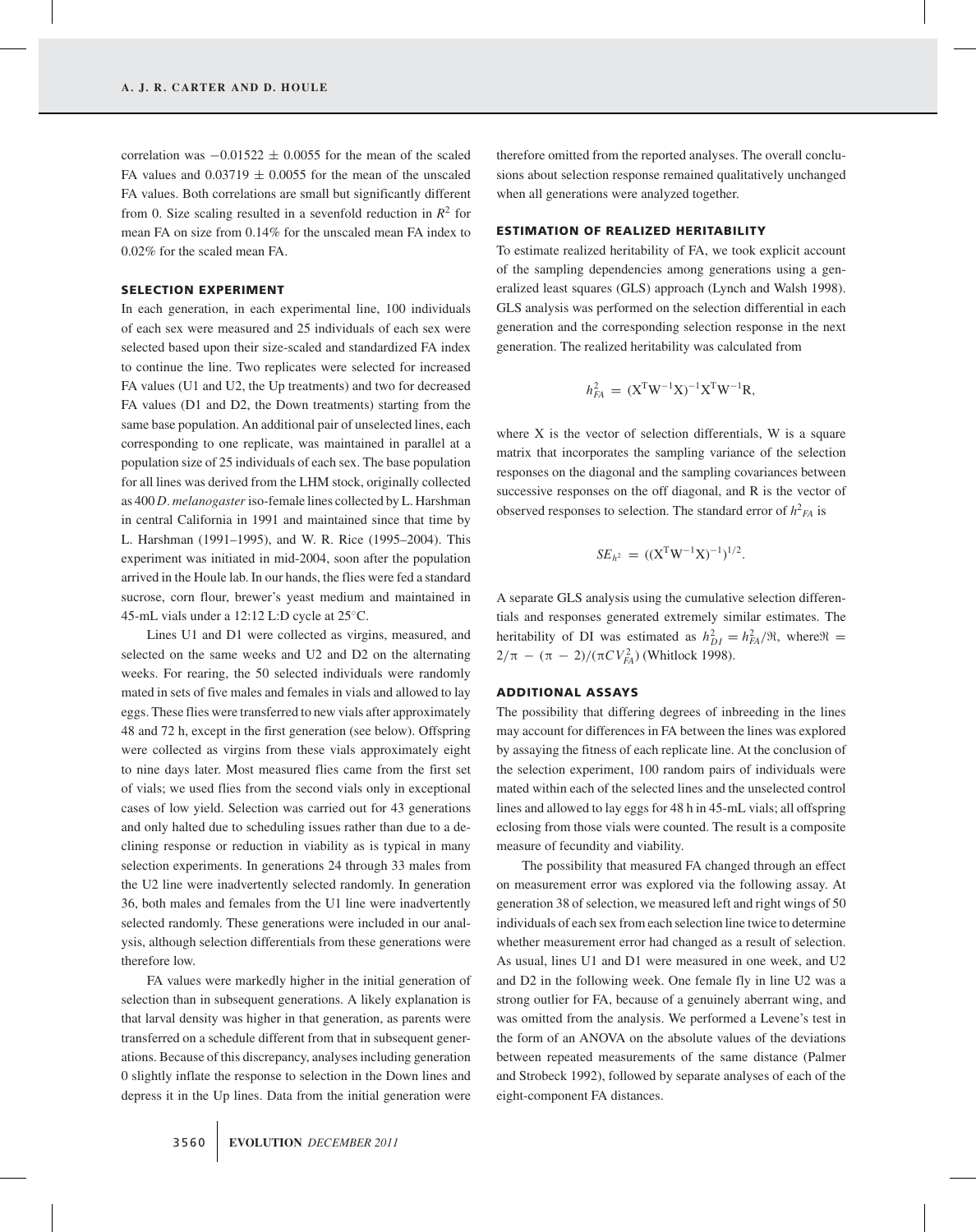

**Figure 2. Mean FA over time. Mean size-scaled FA relative to the first generation plotted over the final 43 generations of selection. Symbols for lines are: U1 (dark blue triangles), U2 (light blue triangles), D1 (red circles), D2 (orange circles). Generation 0 data are omitted due to a large environmentally caused difference in mean FA (see methods).**

## *Results*

Figure 2 shows the mean of the eight size-scaled FA values (see Methods) relative to the starting value during 43 generations of selection. At the beginning of the experiment, the degree of asymmetry in the separate wing intersection distances ranged from approximately 1.5% (distances d1 and d3) to 2.2% (distance d8) with a mean of 1.8%. Overall FA as measured by the mean sizescaled value increased an average of 23% in the Up treatments and decreased an average of 8% in the Down treatments.

Figure 3 shows the relationship between the cumulative response and the cumulative selection differential in the mean sizescaled FA value; the slope of this relationship is the realized



**Figure 3. Plot of cumulative response versus cumulative selection differential of mean size-scaled FA for the last 43 generations of selection. Symbols for lines are: U1 (dark blue triangles), U2 (light blue triangles), D1 (red circles), D2 (orange circles). Generation 0 data are omitted due to a large environmentally caused difference in mean FA (see methods).**

narrow-sense heritability. Heritability  $(\pm SE)$  of the mean sizescaled FA value was estimated to be  $0.0097 \pm 0.0009$  in U1,  $0.0059 \pm 0.00011$  in U2,  $0.0000 \pm 0.00011$  in D1, and  $0.0029 \pm 0.00011$ 0.00011 in D2.

Table 1 presents the complete set of  $h^2_{FA}$ ,  $I_{A,DI}$ , and  $h^2_{DI}$ values for each trait in each line. The heritability of DI  $(h^2_{DI})$ for each individual distance trait was estimated via a standard model of the relationship between DI and FA (Whitlock 1998). Mean heritabilities of DI were estimated to be 0.19 in U1, 0.16 in U2, 0.01 in D1, and 0.10 in D2, much lower than some previous estimates (Fuller and Houle 2003), but comparable to values typical for life-history traits (Houle 1992). The ability of DI to evolve is best interpreted through the parameter  $I_A$ , a simple function of the heritability of FA (Pelabon et al. 2004), which gives the percentage change in a ´ trait when subject to selection as strong as that on fitness (Houle 1992; Hansen et al. 2003). Mean *IA*.*DI* s are 0.63% in U1, 0.37% in U2, −0.04% in D1, and 0.04% in D2, suggesting that sustained selection can lead to substantial increases in DI, but at best modest decreases.

Inbreeding has been shown to increase FA in some cases (Waldmann 1999; Carter et al. 2009) so one possible alternative explanation for the differences in mean FA is that the Up lines are more inbred than the Down lines. We tested for inbreeding depression by assaying fitness of each lines, with the results shown in Table 2. Replicates differed significantly in fitness (probably because of temporal environmental effects), but no significant differences between any of the three lines within each replicate were detected.

Another possible interpretation of our responses is that we inadvertently selected for differences in wings that changed measurement error (e.g., by making the location of vein intersections less easy to measure) rather than the actual asymmetry of wings. Measurement error will inflate the estimates of FA (Palmer and Strobeck 1986; Palmer and Strobeck 2003). Levene's tests of the measurement error in each distance at generation 38 were performed with treatment, sex, and side as fixed effects and week of measurement (replicate) as a random effect. The results showed no sex or side effects, so the final model involved just treatment and week effects and their interaction. These analyses revealed only one significant effect after Bonferroni correction for eight analyses (at  $P < 0.006$ ), an interaction between treatment and week for D1, with line U1 high and line U2 low. For D1, the mean error was  $0.00041 \pm 0.00002$  in the Down lines and  $0.00043 \pm 0.00003$  in the Up lines. Over all eight distances, measurement error was higher in week 1 than in week 2, averaging  $0.00046 \pm 0.00003$  in week 1 and  $0.00038 \pm 0.00038$ 0.00002 in week 2. The overall measurement error differences that did exist clearly cannot explain the differences in mean FA between Up and Down lines. Line U1 had the highest average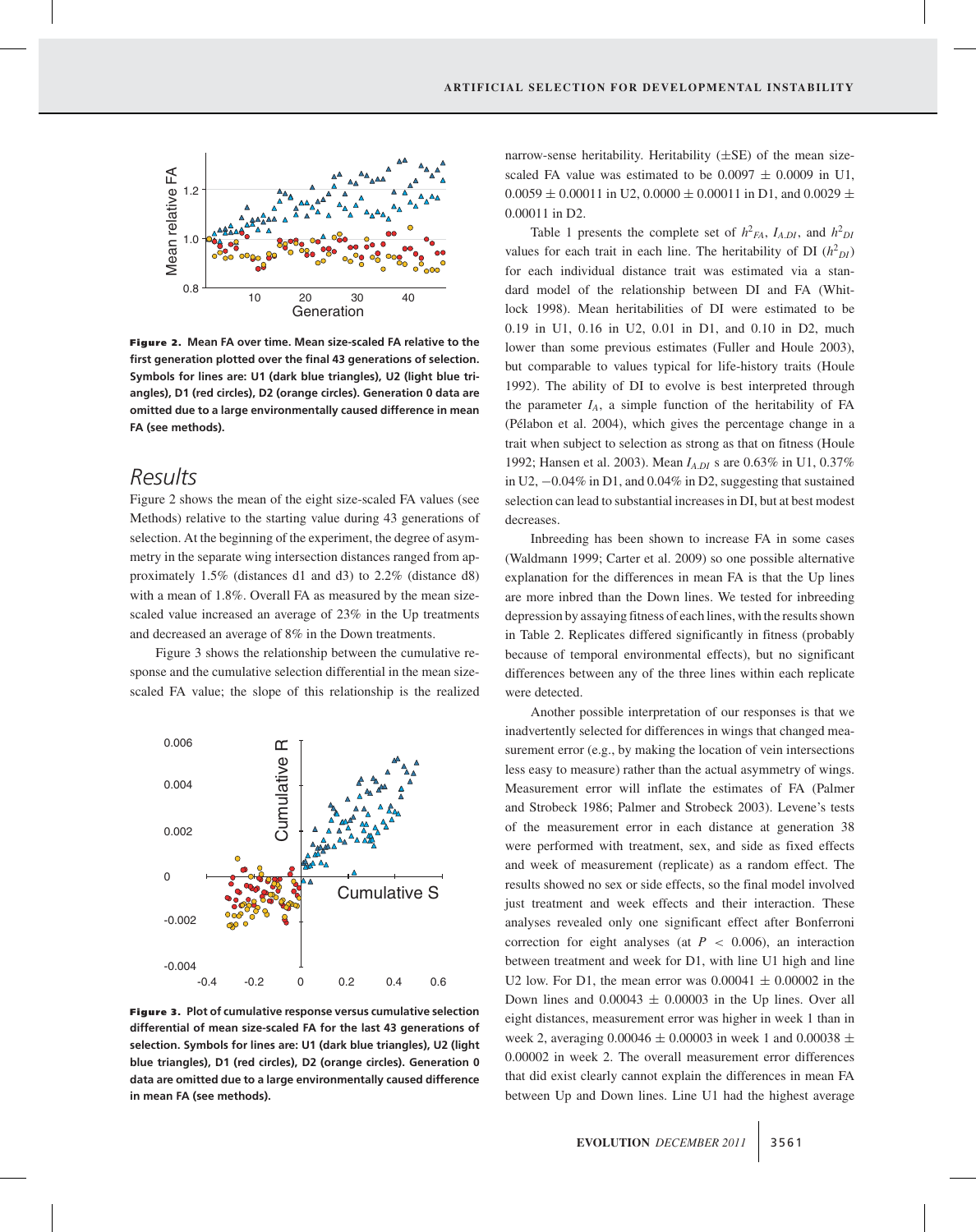**Table 1.** Realized heritability estimates for selected lines. Size-scaled FA ( $h^2_{FA}$ ) and DI ( $h^2_{DI}$ ), and opportunity for response to selection in DI (*I<sub>A.DI</sub>), h<sub>FA</sub> for each distance as estimated by generalized least squares from the generation-by-generation selection differentials and* responses. Note that  $h_{FA}^2$  is multiplied by 100.  $I_{ADI} = h_{FA}^2$ CV $_{FA}^2$ , where CV $_{FA}^2$  is the variance in FA divided by the square of the mean FA **(Pelabon, et al. 2004). ´** *C V***<sup>2</sup>** *FA* **was calculated for each generation in each replicate, then values for each replicate averaged together. The** heritability of DI was estimated as  $h_{D I}^2 = h_{FA}^2/\Re$ , where  $\Re = 2/\pi - (\pi - 2)/(\pi C V_{FA}^2)$ (Whitlock, 1998).

| Distance       | $h_{FA}^2$<br>$\times$ 10 <sup>2</sup> | <b>SE</b><br>$\times 10^2$ | $I_{A,DI}$<br>$(\%)$ | $h_{DI}^2$ | $h_{FA}^2$<br>$\times 10^2$ | $\rm SE$<br>$\times 10^2$ | $I_{A,DI}$<br>$(\%)$ | $h_{DI}^2$ |
|----------------|----------------------------------------|----------------------------|----------------------|------------|-----------------------------|---------------------------|----------------------|------------|
| Replicate      | U <sub>1</sub>                         |                            |                      |            | U <sub>2</sub>              |                           |                      |            |
| d1             | 0.74                                   | 0.29                       | 0.47                 | 0.12       | 0.18                        | 0.35                      | 0.11                 | 0.05       |
| d2             | 1.00                                   | 0.11                       | 0.61                 | 0.22       | 0.68                        | 0.13                      | 0.40                 | 0.28       |
| d3             | 1.32                                   | 0.19                       | 0.90                 | 0.13       | 0.60                        | 0.21                      | 0.37                 | 0.10       |
| d4             | 0.87                                   | 0.11                       | 0.54                 | 0.19       | 0.63                        | 0.13                      | 0.38                 | 0.17       |
| d <sub>5</sub> | 0.89                                   | 0.12                       | 0.54                 | 0.26       | 0.69                        | 0.14                      | 0.41                 | 0.27       |
| d6             | 1.33                                   | 0.26                       | 0.87                 | 0.18       | 1.15                        | 0.36                      | 0.75                 | 0.16       |
| d7             | 0.96                                   | 0.22                       | 0.59                 | 0.23       | 0.42                        | 0.22                      | 0.25                 | 0.17       |
| d8             | 0.93                                   | 0.12                       | 0.57                 | 0.21       | 0.51                        | 0.14                      | 0.31                 | 0.12       |
| Mean           | 1.01                                   |                            | 0.63                 | 0.19       | 0.61                        |                           | 0.37                 | 0.16       |
| Replicate      | D1                                     |                            |                      |            | D2                          |                           |                      |            |
| d1             | $-0.75$                                | 0.26                       | $-0.47$              | $-0.13$    | $-0.76$                     | 0.27                      | $-0.47$              | $-0.14$    |
| d2             | 0.15                                   | 0.18                       | 0.10                 | 0.04       | 0.79                        | 0.16                      | 0.47                 | 0.34       |
| d3             | 0.09                                   | 0.23                       | 0.06                 | 0.02       | 0.04                        | 0.25                      | 0.02                 | 0.01       |
| d4             | 0.19                                   | 0.17                       | 0.11                 | 0.09       | 0.63                        | 0.16                      | 0.37                 | 0.34       |
| d <sub>5</sub> | 0.12                                   | 0.19                       | 0.07                 | 0.07       | 0.03                        | 0.17                      | 0.02                 | 0.07       |
| d6             | $-0.64$                                | 0.23                       | $-0.40$              | $-0.11$    | $-1.04$                     | 0.24                      | $-0.67$              | $-0.16$    |
| d7             | 0.31                                   | 0.22                       | 0.19                 | 0.08       | 0.21                        | 0.23                      | 0.12                 | 0.12       |
| d8             | $-0.01$                                | 0.17                       | 0.00                 | 0.00       | 0.74                        | 0.17                      | 0.44                 | 0.27       |
| Mean           | $-0.07$                                |                            | $-0.04$              | 0.01       | 0.08                        |                           | 0.04                 | 0.10       |

measurement error  $(0.00050 \pm 0.00004)$ , and U2 the lowest  $(0.00037 \pm 0.00002)$ .

Given the negative correlation between our size-scaled FA index and size, we may expect to see FA decreases in both Up lines and increases in both Down lines purely due to this allometry. In contrast, over the course of the experiment, mean wing size decreased in lines U1  $(-5%)$  and D1  $(-2%)$ , but increased in U2  $(+2\%)$  and D2  $(+1\%)$ . If changes in wing size were responsible for changes in FA, we can also calculate the expected response in the size-scaled FA values to selection on size  $R_{FASIZE}$ , if all variation in FA is in fact due to size, from the equation  $R_{FA\,SIZE} = b_{FA\,SIZE} S_{SIZE}$  where  $b_{FASIZE}$  is the average regression of FA on size and *Ssize* is the cumulative selection

Table 2. Mean productivity (SE) of each line at generation 44. **Mean number of offspring eclosing per vial after 48 h of egg laying by 100 single pairs per line replicate combination.**

|   | Replicate 1 | Replicate 2  |
|---|-------------|--------------|
| U | 63.55(2.14) | 57.39 (1.12) |
| D | 61.29(2.65) | 61.91(1.63)  |
|   | 62.35(2.34) | 56.93 (2.04) |

differential for size. The average regression of size-scaled FA on size during this experiment was  $-0.0338 \pm 0.013$ . Under these assumptions, the predicted responses in mean size-scaled FA are only an average of 5.3% of those observed (ranging from 2.4% in line D1 to 9.7% in line D2). Given the weak relationship between selection on size and the response in size, this value probably overestimates the actual indirect response in FA to selection on size in this experiment.

## *Discussion*

Over the course of 43 generations the artificial selection procedure we performed resulted in average increases in overall sizescaled FA of 23% in the Up treatments and decreases of 8% in the Down treatments when comparing the final generation to the initial one; other similar comparisons (e.g., mean of first three compared to mean of last three) yield virtually identical changes. The realized heritabilities of the mean size-scaled FA value were  $0.0097 \pm 0.0009$  and  $0.0059 \pm 0.00011$  in the Up lines and  $0.0000 \pm 0.00011$  and  $0.0029 \pm 0.00011$  in the Down lines; using a standard model of the relationship between DI and FA (Whitlock 1998) these values correspond to heritabilities of 0.19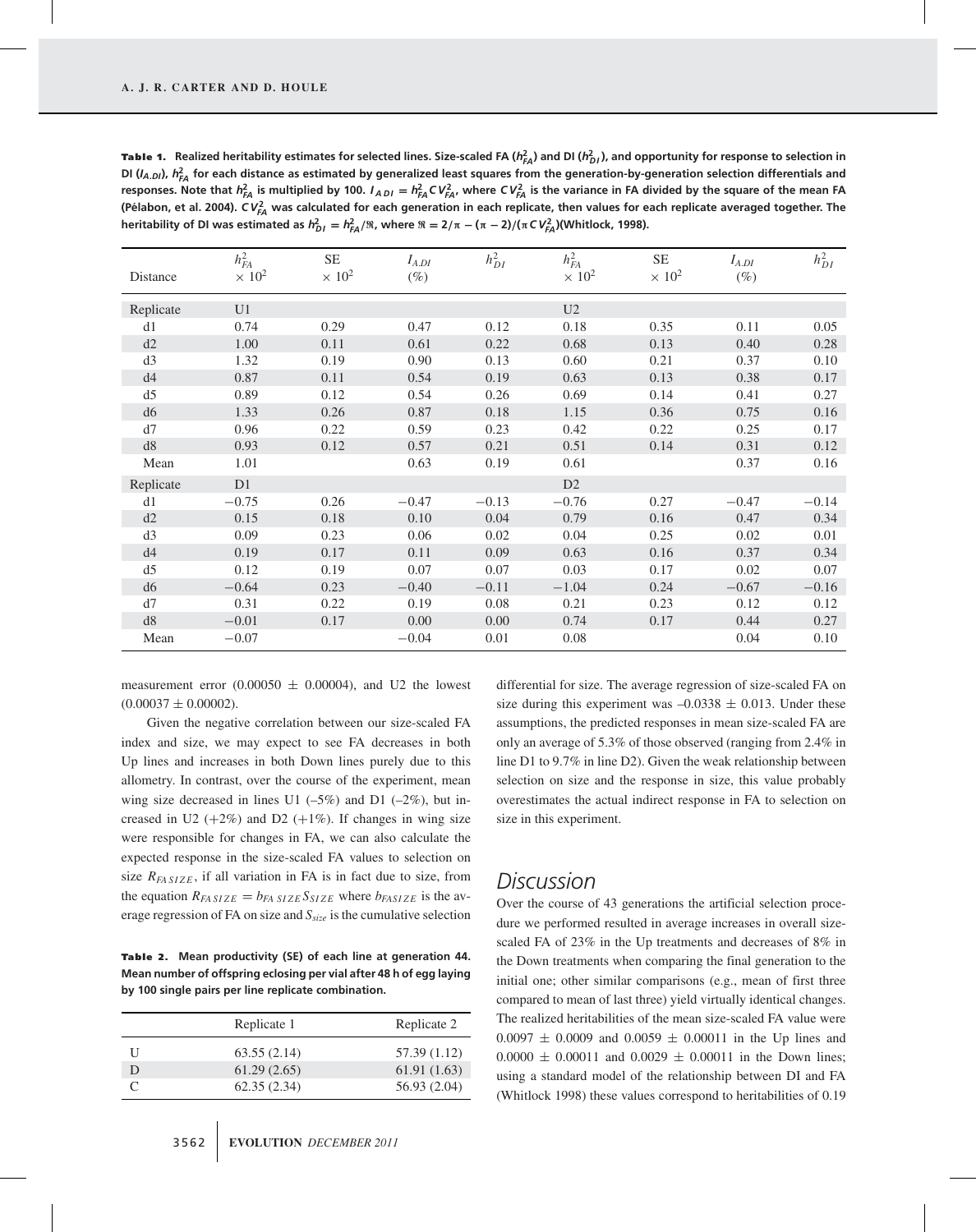and 0.16 in the Up lines and 0.01 and 0.10 in the Down lines. The magnitude of the responses did not appear to decline as the experiment progressed, suggesting that the genetic variation for DI initially present was not exhausted over the course of the 43 generations of selection. These data are very strong evidence for heritable variation in three of the four replicates and provide the strongest evidence yet reported for selectable genetic variation in DI.

The response of FA to selection in the Down lines was less pronounced than that in the Up lines. In addition to the lower heritabilities, this reduced response in the Down lines is expected for two reasons. First, the selection differentials on DI, the cause of FA, generated by upward selection on FA are much larger than those generated by downward selection for FA (Fuller and Houle 2002). Second, because natural selection is commonly thought to act to reduce FA and DI (e.g., Martin 2000; Gangestad et al. 2001) alleles increasing DI may be kept at low frequencies.

If the amount of variation in FA in *Drosophila* is typical, then the signal about an individual's DI offered directly by FA data is clearly small. Although our results strongly suggest that a substantial amount of genetic variation in DI for wing asymmetry is present in this population, FA offers a relatively meager amount of information about that variation. To detect variation in DI, we used more than 500,000 measurements from over 65,000 wing images. Evaluating the overall DI of a single individual from its FA will be inaccurate, even based on many individual measurements, as in our experiment. This suggests that models that explain mate choice on the basis of FA as arising due to the ability of FA to provide reliable information about developmental stability are implausible. Where mate choice is correlated with FA, this is more likely due to another causal factor that affects both, such as parasite resistance, as individuals with fewer parasites have been reported to exhibit lower FA (e.g., Alibert et al. 2002; Bize et al. 2004; but see Lajeunesse 2007; Martin and Hosken 2009), and may only secondarily result in selection for improved developmental stability. It will be more useful to develop measures of genotypic quality based directly on such causal factors, rather than FA.

On the other hand, our results provide the first robust quantitative indication that DI is capable of responding directly to selection. Over long periods of time, natural selection for reduced FA would tend to minimize DI, making the response we found to selection for decreased FA particularly interesting. One possible reason that capacity to evolve decreased DI remains in our population is that costs of developmental precision counteract selection for precision. The causes of DI, in the broad sense of phenotypic variation arising from the same genotype, are just beginning to be understood (Leamy and Klingenberg 2005; Raser and O'Shea 2005), so the basis of such costs is currently unknown. One potential mechanism is that the epigenetic systems that can preserve differences in gene expression within the same genotype have an optimal susceptibility to external signals. If they are too sensitive, development is imprecise. If they are not sensitive enough, developmental regulation itself becomes difficult.

#### **ACKNOWLEDGMENTS.**

We thank T. F. Hansen and C. Pélabon for helpful discussions; the associate editor and two anonymous reviewers for helpful comments; C. Evers for laboratory management; and R. Bates, W. Bevis, M. Fadon, M. Geary, K. Hudson, E. Hume, R. Mangali, S. Maraj, S. McCord, S. Roper, S. Schwinn, D. Simons, L. Smith, T. Weier, M. Welch, S. Zaman, and H. Zohourian for wing measurement. Financial support was provided by a National Institutes of Health Ruth L. Kirschstein National Research Service award (5F32GM070248–02) to AJRC.

#### **LITERATURE CITED**

- Alibert, P., L. Bollache, D. Corberant, V. Guesdon, and F. Cézilly. 2002. Parasitic infection and developmental stability: fluctuating asymmetry in *Gammarus pulex* infected with two acanthocephalan species. J. Parasitol. 88:47–54.
- Bize, P., A. Roulin, and H. Richner. 2004. Parasitism, developmental plasticity and bilateral asymmetry of wing feathers in alpine swift, *Apus melba*, nestlings. Oikos 106:317–323.
- Breuker, C. J., and P. M. Brakefield. 2003. Lack of response to selection for lower fluctuating asymmetry of mutant eyespots in the Butterfly *Bicyclus anyana*. Heredity 91:17–27.
- Carter, A. J. R., T. M. Weier, and D. Houle. 2009. The effect of inbreeding on fluctuating asymmetry of wing veins in two laboratory strains of *Drosophila melanogaster*. Heredity 102:563–572.
- Fuller, R. C., and D. Houle. 2003. Inheritance of developmental instability. Pp. 157–183 *in* M. Polak, ed. Developmental stability: causes and consequences. Oxford Univ. Press, Oxford.
- Fuller, R. C., and D. Houle. 2002. Detecting genetic variation in developmental stability by artificial selection on fluctuating asymmetry. J. Evol. Biol. 15:954–960.
- Gangestad, S. W., K. L. Bennett, and R. Thornhill. 2001. A latent variable model of developmental instability in relation to men's sexual behaviour. Proc. R. Soc. Lond. B 268:1677–1684.
- Hansen, T. F., C. Pélabon, W. S. Armbruster, and M. L. Carlson. 2003. Evolvability and genetic constraint in Dalechampia blossoms: components of variance and measures of evolvability. J. Evol. Biol. 16:754– 766.
- Houle, D. 1992. Comparing evolvability and variability of quantitative traits. Genetics 130:195–204.
- Houle, D. 2000. A simple model of the relationship between asymmetry and developmental stability. J. Evol. Biol. 13:720–730.
- Houle, D., J. Mezey, P. Galpern, and A. J. R. Carter. 2003. Automated measurement of Drosophila wings. BMC Evol. Biol. 3:25.
- Lajeunesse, M. J. 2007. Ectoparasitism of damselflies by water mites in Central Florida. Fla. Entomol. 90:643–649.
- Leamy, L. J., and C. P. Klingenberg. 2005. The genetics and evolution of fluctuating asymmetry. Annu. Rev. Ecol. Evol. Syst. 36:1–21.
- Lens, L., S. Van Dongen, S. Kark, and E. Matthysen. 2002. Fluctuating asymmetry as an indicator of fitness: can we bridge the gap between studies? Biol. Rev. 77:27–38.
- Leung, B., M. R. Forbes, and D. Houle. 2000. Fluctuating Asymmetry as a bioindicator of stress: comparing efficacy of analyses involving multiple traits. Am. Nat. 155:101–115.